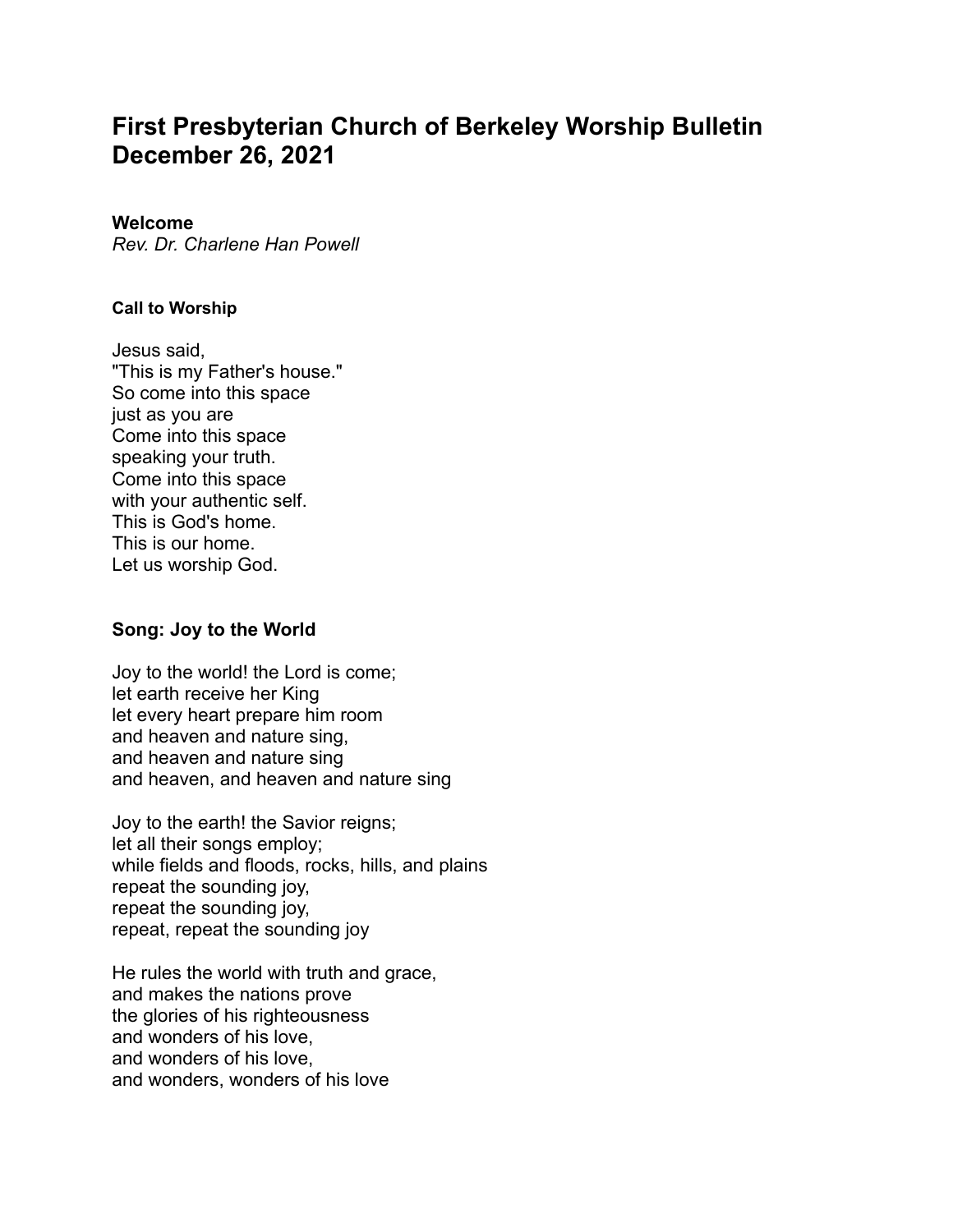Joy To the World George Frideric Handel, Isaac Watts CCLI Song # 24016 © Public Domain

#### **Song: Angels We Have Heard on High**

Angels we have heard on high sweetly singing o'er the plains and the mountains in reply echo back their joyous strains

Gloria, in excelsis Deo, Gloria in excelsis Deo

Shepherds, why this jubilee? Why your joyous strains prolong? Say, what may the tidings be which inspire your heavenly song?

Come to Bethlehem, and see him whose birth the angels sing; come, adore on bended knee Christ the Lord, the newborn King

Angels We Have Heard on High Edward S. Barnes CCLI Song # 27721 © Public Domain

#### **Prayer of Confession**

*Rev. Tom Elson*

God our Maker, we confess that we are not ready to meet you. We study the trends of our times and ignore the signs of your reign. We trust in things that pass away and forget your eternal promise. Forgive us, God of grace. Strengthen us, by your hand, so that we may be ready for that day when you come to reign in glory; through Jesus Christ our Lord.

# **Assurance of Pardon**

One: Friends, believe the good news.

# **All: In Jesus Christ we are forgiven and are being made whole. Amen.**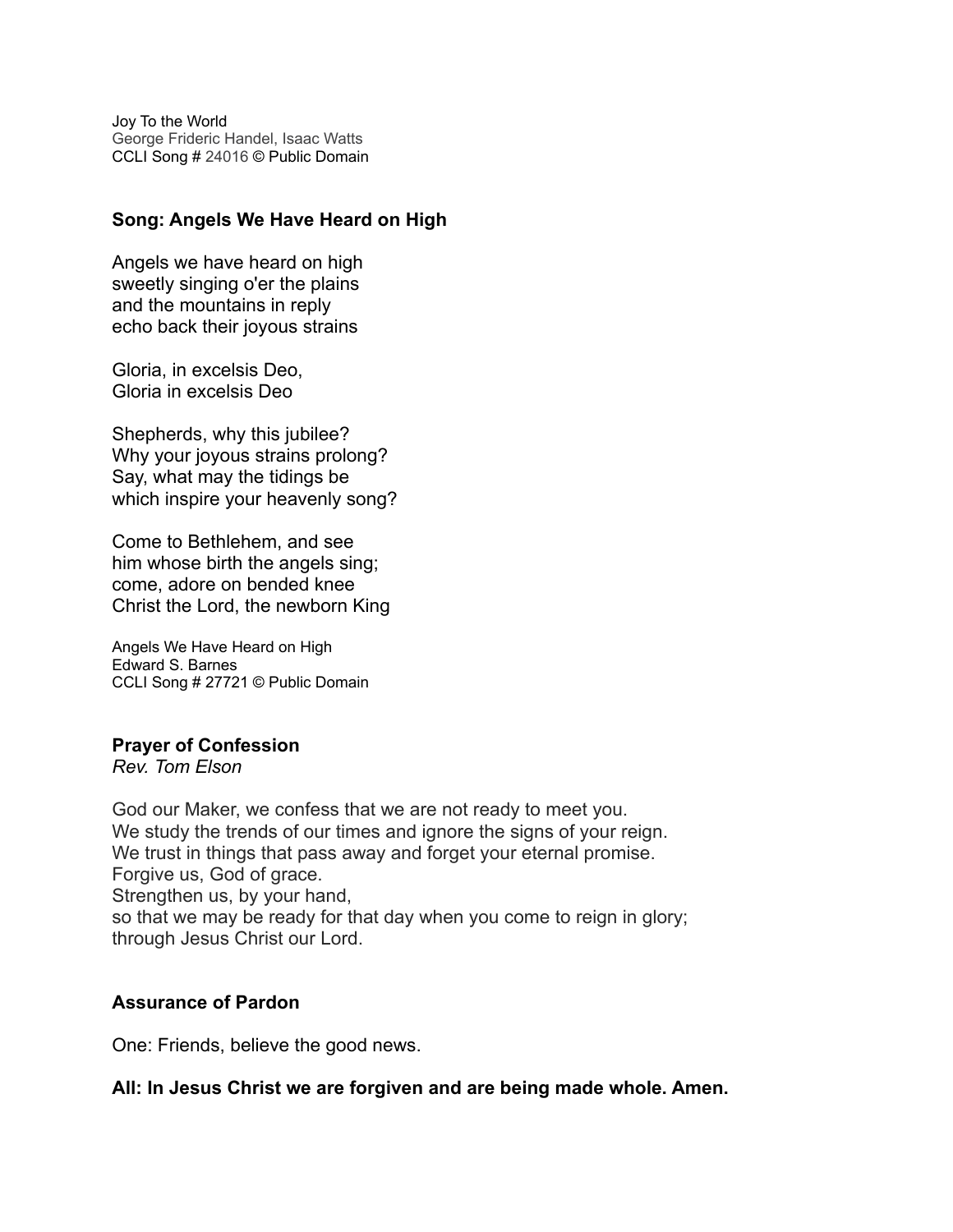# **Passing of the Peace**

One: The peace of Christ be with you.

#### **All: And also with you.**

# **Song: What Child Is This**

What child is this who, laid to rest on Mary's lap is sleeping? Whom angels greet with anthems sweet, while shepherds watch are keeping? This, this is Christ the king, whom shepherds guard and angels sing; haste, haste, to bring him laud, the babe, the son of Mary

Why lies he in such mean estate, where ox and ass are feeding? Good Christians, fear, for sinners here the silent word is pleading Nails spear shall pierce him through the cross be borne for me, for you Hail, hail the word made flesh, the babe the son of Mary

So bring him incense, gold and myrrh, come peasant, king to own him; the King of kings salvation brings, let loving hearts enthrone him Raise, raise the song on high, the virgin sings her lullaby Joy, joy for Christ is born, the babe, the son of Mary

What Child Is This William Chatterton Dix CCLI Song # 30983 © Public Domain

# **Scripture: Luke 2:1-20**

In those days a decree went out from Emperor Augustus that all the world should be registered. This was the first registration and was taken while Quirinius was governor of Syria. All went to their own towns to be registered. Joseph also went from the town of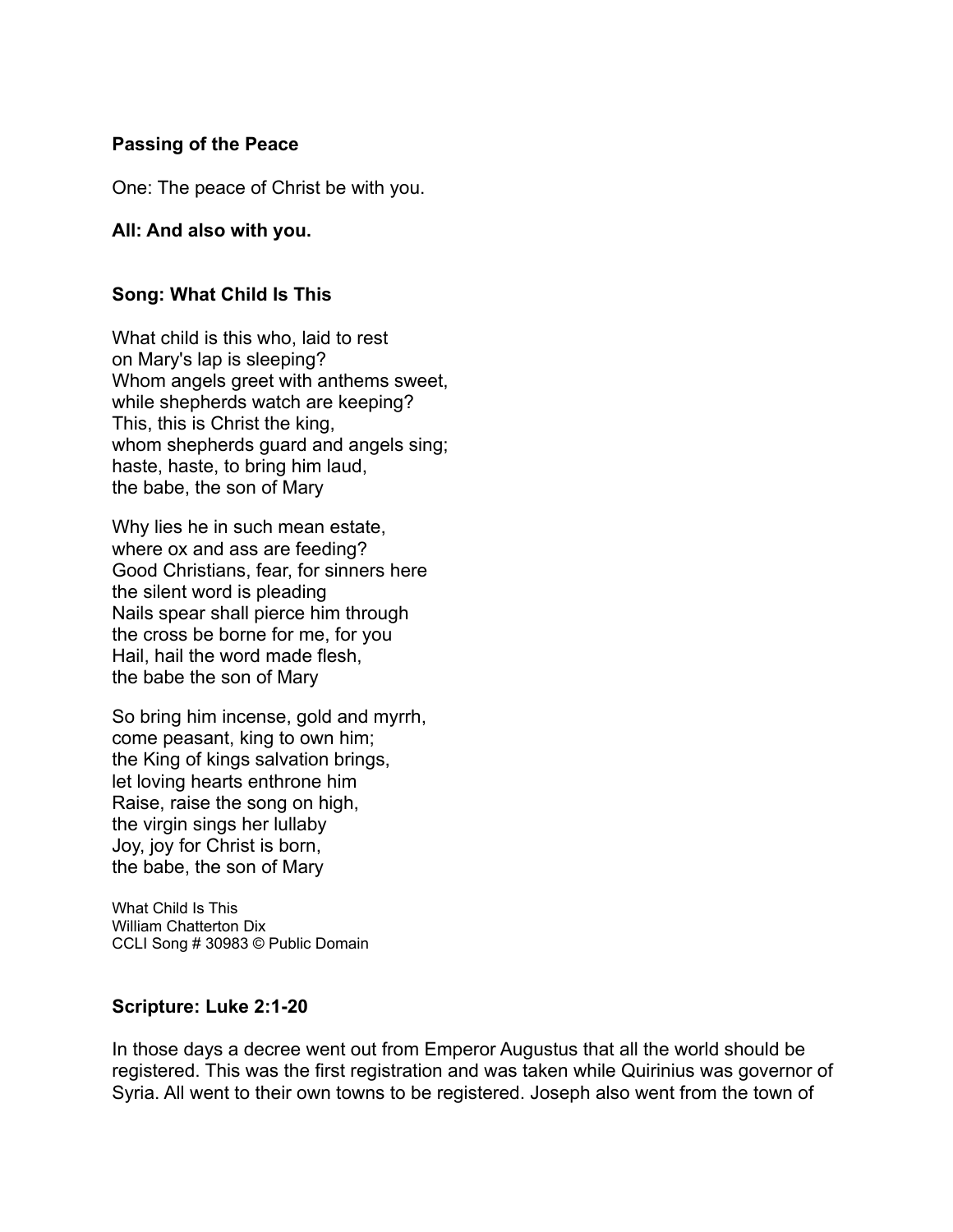Nazareth in Galilee to Judea, to the city of David called Bethlehem, because he was descended from the house and family of David. He went to be registered with Mary, to whom he was engaged and who was expecting a child. While they were there, the time came for her to deliver her child. And she gave birth to her firstborn son and wrapped him in bands of cloth, and laid him in a manger, because there was no place for them in the inn.

In that region there were shepherds living in the fields, keeping watch over their flock by night. Then an angel of the Lord stood before them, and the glory of the Lord shone around them, and they were terrified. But the angel said to them, "Do not be afraid; for see—I am bringing you good news of great joy for all the people: to you is born this day in the city of David a Savior, who is the Messiah, the Lord. This will be a sign for you: you will find a child wrapped in bands of cloth and lying in a manger." And suddenly there was with the angel a multitude of the heavenly host, praising God and saying,

"Glory to God in the highest heaven, and on earth peace among those whom he favors!"

When the angels had left them and gone into heaven, the shepherds said to one another, "Let us go now to Bethlehem and see this thing that has taken place, which the Lord has made known to us." So they went with haste and found Mary and Joseph, and the child lying in the manger. When they saw this, they made known what had been told them about this child; and all who heard it were amazed at what the shepherds told them. But Mary treasured all these words and pondered them in her heart. The shepherds returned, glorifying and praising God for all they had heard and seen, as it had been told them.

One: The Word of the Lord.

**All: Thanks be to God.**

**Sermon: Go, Tell It!** *Rosemarie Eichner-Raja*

# **Carol: O Come, All Ye Faithful**

O come all ye faithful, joyful, and triumphant! O come ye, O come ye to Bethlehem! Come and behold him, born the king of angels

> O come let us adore him, O come let us adore him, O come let us adore him,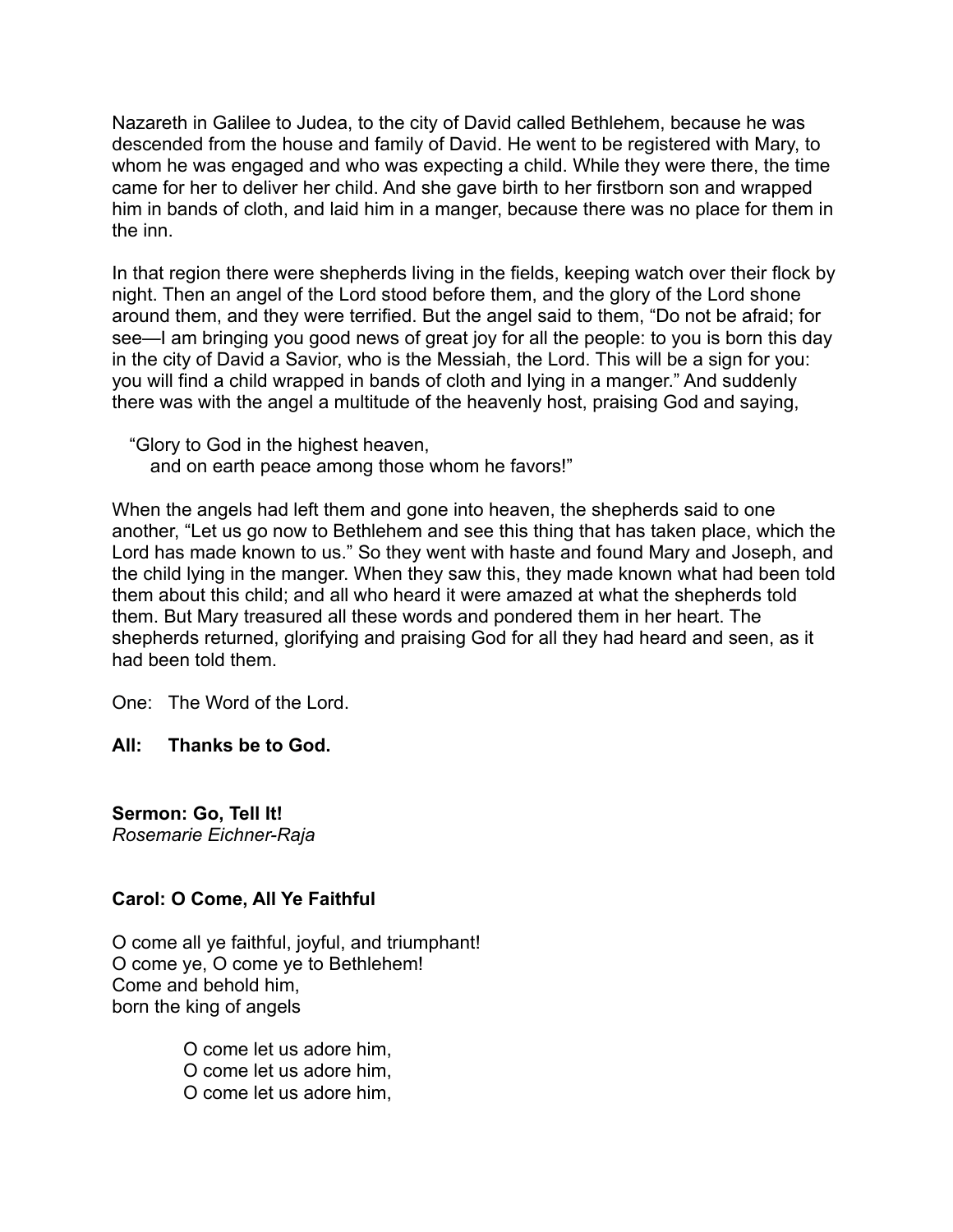#### Christ the Lord!

Sing choirs of angels, sing in exaltation, sing all ye citizens of heav'n above! Glory to God, all glory in the highest

Yea, Lord, we greet thee, born this happy morning; Jesus, to thee be all glory giv'n! Word of the Father, now in flesh appearing

O Come All Ye Faithful C. Frederick Oakley, John Francis Wade CCLI Song # 31054 © Public Domain

#### **The Lord's Prayer**

*Rev. Mark Stryker*

Our Father, who art in heaven, hallowed be thy name. Thy kingdom come. Thy will be done, on earth as it is in heaven. Give us this day our daily bread. And forgive us our debts, as we forgive our debtors. And lead us not into temptation, but deliver us from evil. For thine is the kingdom, and the power, and the glory, forever. Amen.

# **Call to Give**

*Rev. Dr. Charlene Han Powell*

# **Song: Go Tell It on the Mountain**

Go, tell it on the mountain, over the hills and everywhere; go, tell it on the mountain that Jesus Christ is born

While shepherds kept their watching o'er silent flocks by night behold, throughout the heavens there shone a holy light

The shepherds feared and trembled when, lo! above the earth